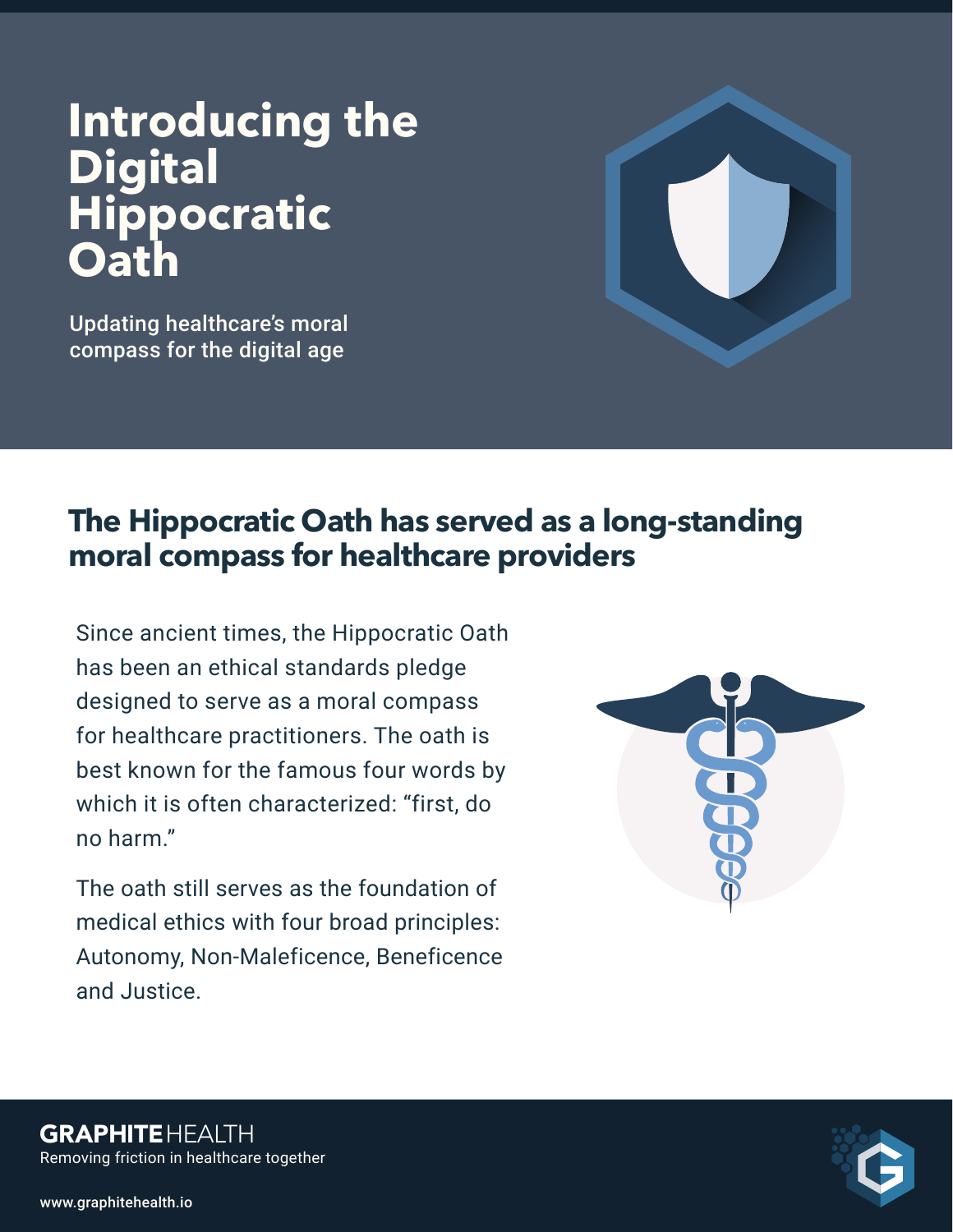## **The growth of digital information systems requires an extension of the oath's fundamental principles**

Today's digital platforms are made to improve patient care—and the patient's experience—by connecting all of the data associated with care into a single digital ecosystem. These changes foster remarkable improvements in interoperability and innovation, but they also open the possibility for unintended consequences such as the misuse of patient data.

In order to maintain the trust between patient and provider, the traditional Hippocratic Oath needs to be updated for the digital age, helping patients gain clarity on how their health information is (and is not) being used.

We're calling this update the *digital Hippocratic Oath*, and it will be especially important as new regulations transfer the responsibility for security and privacy of the data to the patient.

#### Forthcoming Data Laws Demonstrate the Need for a Digital Hippocratic Oath

Within the next month, a ruling will define a new category of healthcare data called Electronic Health Information (with a standard interoperable clinical data set) that can be shared with third parties on the approval of the consumer. The new category of data will not be covered under current HIPAA privacy laws and instead will be covered under the Federal Trade Commission where the privacy and security of this information is not understood and will be difficult to control.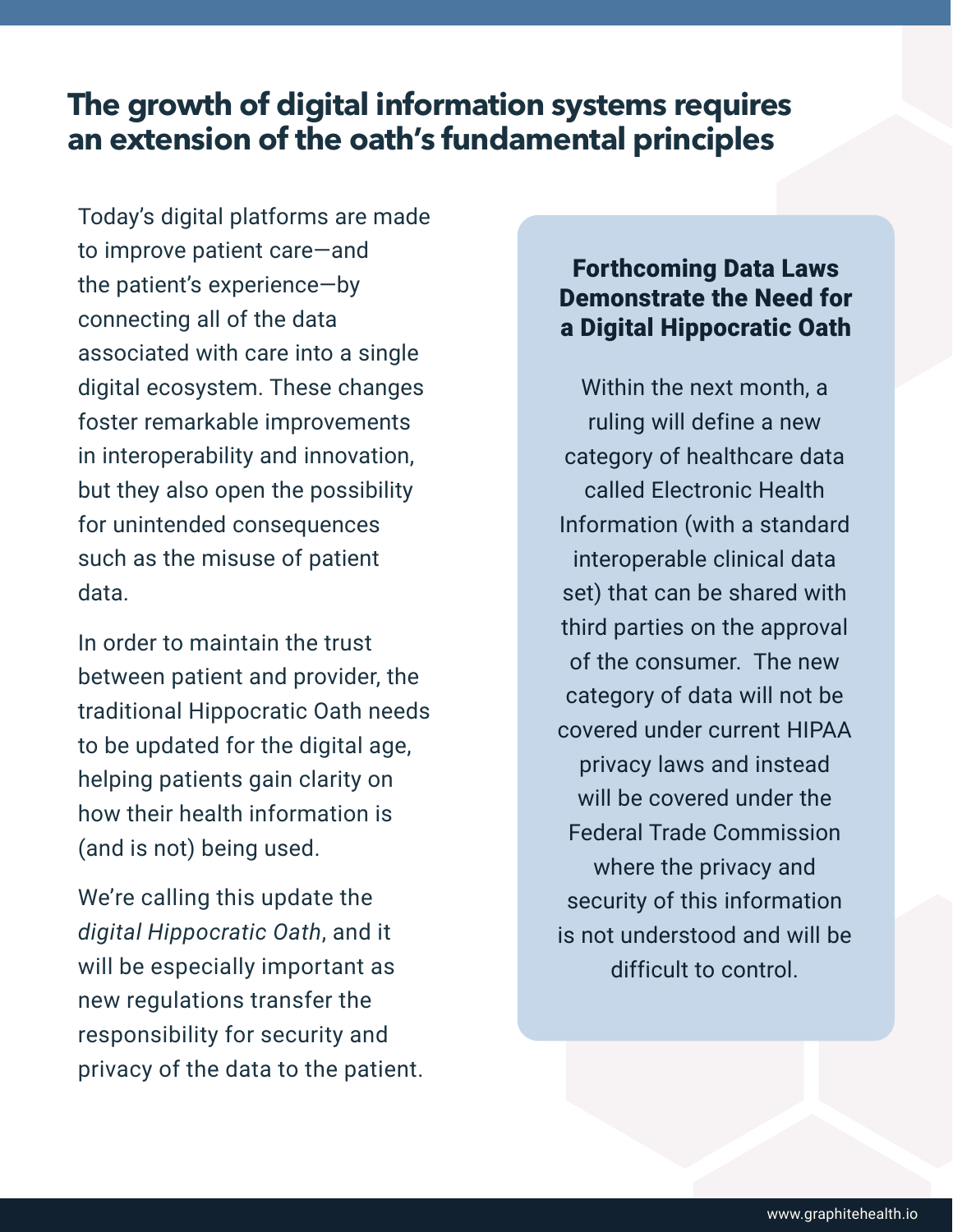#### **A DIGITAL HIPPOCRATIC OATH**

## **Our digital Hippocratic Oath starts with the four pillars of modern medical ethics and updates the concepts for providing care in a digital environment.**



### **NON-MALFECIENCE**

We will protect and secure patient data and never sell it to third parties.

## **JUSTICE**

In all decisions, we will ask, "what would I want for my own patient care and for my family?"